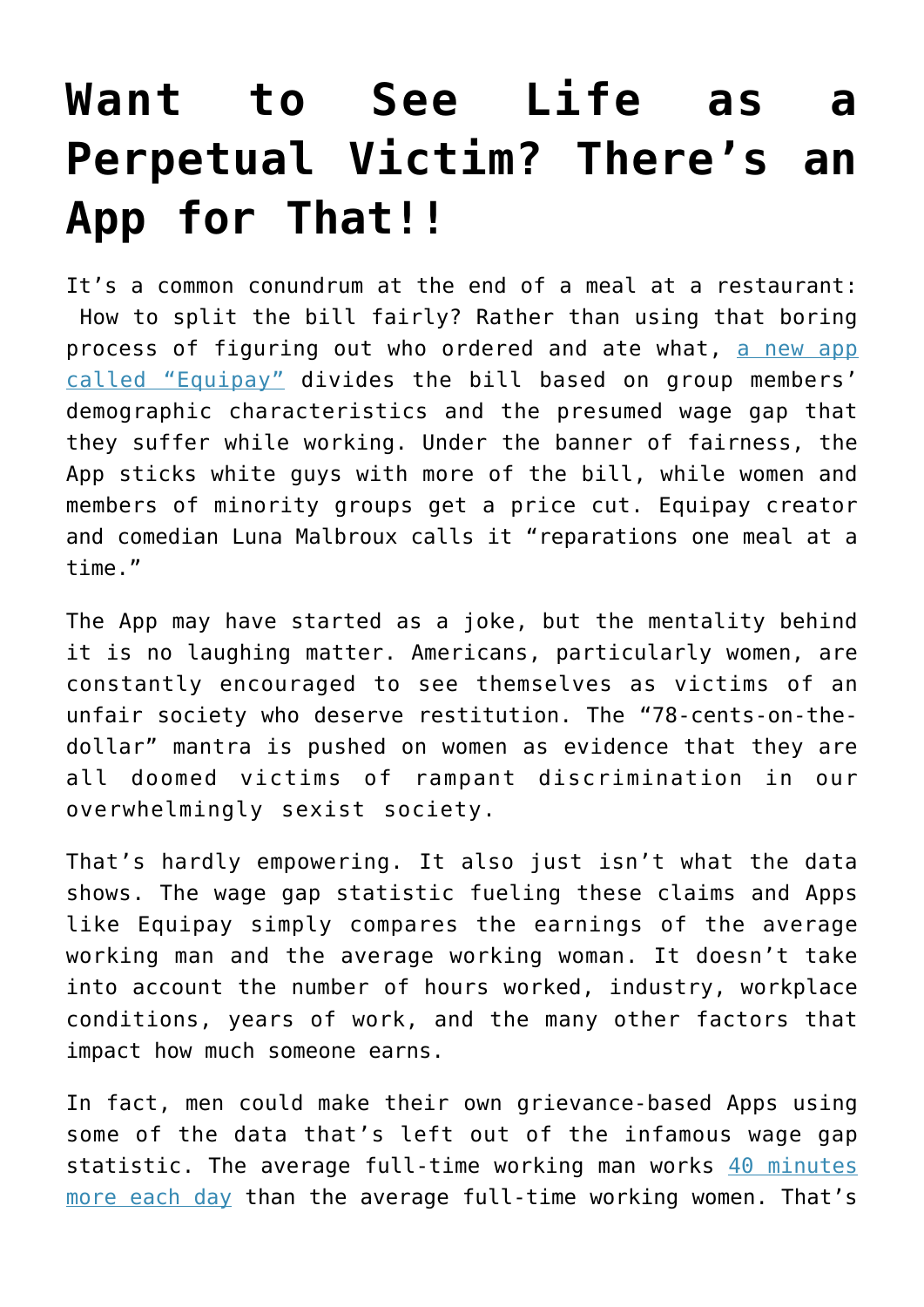an 8 percent gap in work time, which alone explains a good chunk of the infamous gap in salary. Male workers also spend 23 percent more [time commuting](http://www.nationalreview.com/corner/430796/gender-commute-gap-men-earn-more) than female workers do. Why do they sacrifice more of their lives in traffics and crowded trains? Presumably, it's so they can earn more money. Men also suffer [92 percent](http://www.bls.gov/iif/oshwc/cfoi/cfch0013.pdf) of fatal work injuries. Is it really so surprising that men are paid more when they take on such significant extra risks?

Some brave champion of fairness could create Apps to balance out the extra woes working men shoulder. One could monitor women's driving, and require that they drive an extra dozen miles each day in penance for men's longer commute. An App could tally up the lost life hours of all those men killed on the job and divide that time among women, and require them all to wear hair shirts in recognition of the pain these men suffered. Of course, this would be worse that useless: Men wouldn't be made any happier or better off because women are more miserable.

It's time to recognize that seeing the world through the grievance-colored glasses debilitates those who put them on. Rather than being encouraged to assume workplaces are all overwhelmingly sexist and they are doomed to earn 78-cents-onthe-dollar, women would be far better served by recognizing that the most important factors determining how much they earn are the choices they make about what to study while in school, what field to enter, and how much time they want to dedicate to their careers. This doesn't mean that women never run into discrimination. Even after relevant factors like industry, hours, and education are taken into account, a few percentagepoints separates men and women's earnings. Certainly, some of that may be attributable to discrimination. But that's a very different picture than the one painted by those in the grievance-promotion industry.

Women shouldn't let the specter of discrimination obscure how much control they have over their destinies and the